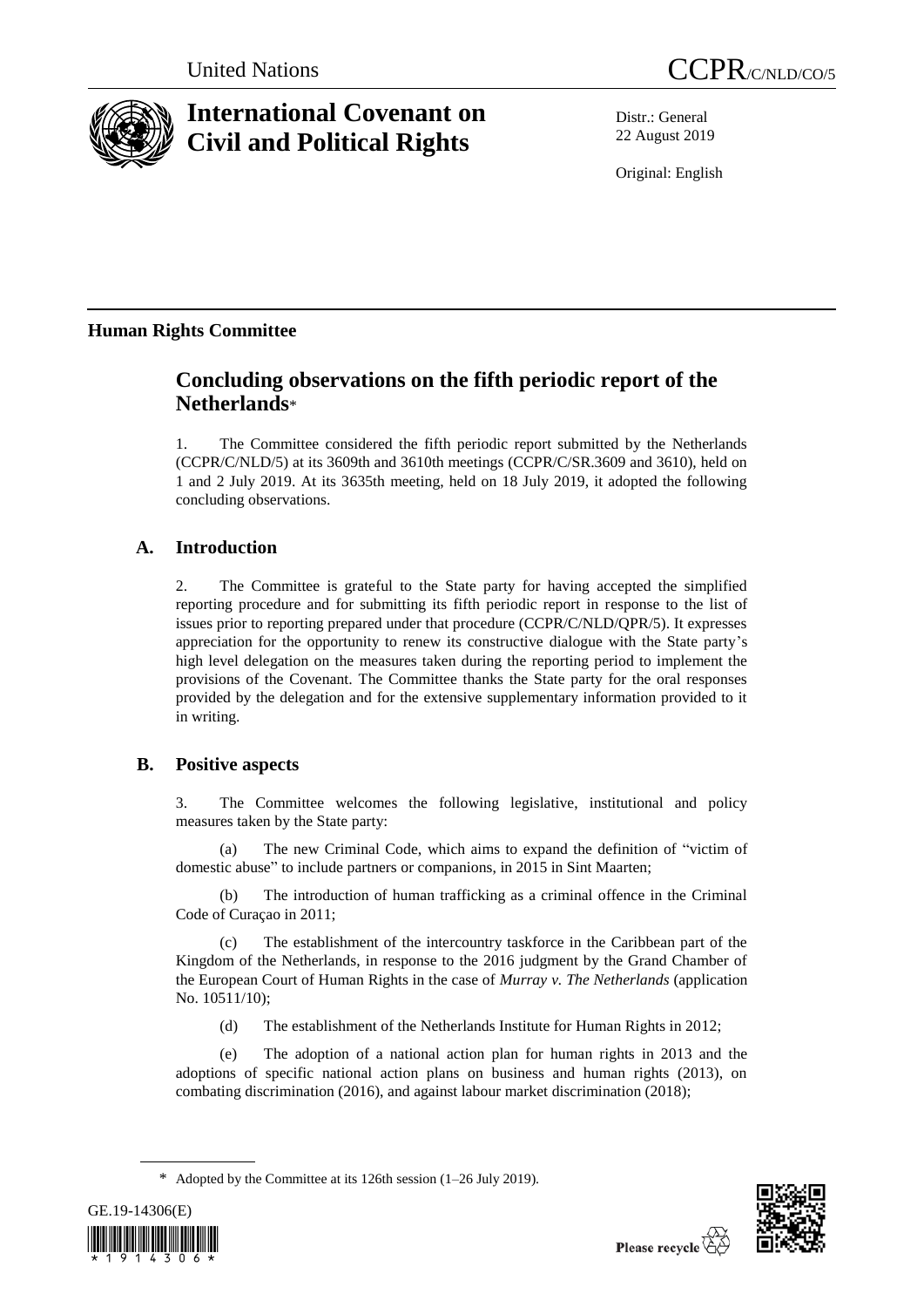(f) The administrative agreement signed by the European and Caribbean Netherlands, which aims to strengthen policy on combating domestic violence for the period 2017–2020.

4. The Committee welcomes the State party's ratification of:

(a) The Convention on the Rights of Persons with Disabilities in 2016;

(b) The International Convention for the Protection of all Persons from Enforced Disappearance in 2011;

(c) The Optional Protocol to the Convention against Torture and Other Cruel, Inhuman or Degrading Treatment or Punishment in 2010.

## **C. Principal matters of concern and recommendations**

#### **Implementation of the Covenant**

5. While noting the transformation of the Netherlands Antilles into two autonomous constituent countries (Curaçao and Sint Maarten) and three special municipalities (Bonaire, Sint Eustatius and Saba) of the Netherlands through constitutional reform in 2010, the Committee is concerned about gaps in protection in the legislative and institutional frameworks and different levels of protection afforded to individuals in the four constituent countries (Netherlands, Aruba, Curaçao and Sint Maarten) (art. 2).

6. **The State party should intensify its efforts to put in place a legislative, policy and institutional framework to ensure the protection of and to promote human rights in the Caribbean constituent countries and harmonize human rights protection standards across all its constituent countries and municipalities, including through funding programmes and institutions, with a view to addressing existing protection gaps.**

## **Implementation of the Committee's Views**

7. The Committee appreciates the positive steps taken by the State party to implement some of its Views on individual communications under the Optional Protocol. The Committee, however, regrets that the State party has not provided information about concrete steps taken to implement the Views in four cases (CCPR/C/66/D/786/1997, CCPR/C/80/D/976/2001, CCPR/C/102/D/1564/2007 and CCPR/C/99/D/1797/2008), which have remained pending implementation for over 10 years. It is also concerned about the evacuation of the community occupying the *Amserdamsche Droogdok Maatschappij* site in Amsterdam on 7 January 2019 by the State party, despite a pending request for interim protection measures relating to certain aspects of the evacuation (art. 2).

8. **The State party should fully implement all pending Views adopted, as well as requests for interim protection measures made by the Committee, so as to guarantee the right of victims to an effective remedy when there has been a violation of the Covenant.**

#### **Reservations**

9. The Committee notes that the State party maintains its reservation, inter alia, to article 10 (1) and (2) of the Covenant. The Committee regrets that there has been no change in the State party's position in this regard since the last review (art. 2).

10. **The State party should withdraw its reservation to article 10 (1) and (2) and should consider withdrawing other reservations to the Covenant.**

#### **National human rights institution**

11. While noting the efforts made and challenges faced by the constituent countries in the Caribbean to establish a national human rights institution, the Committee remains concerned that these countries have not yet established a national human rights institution (art. 2).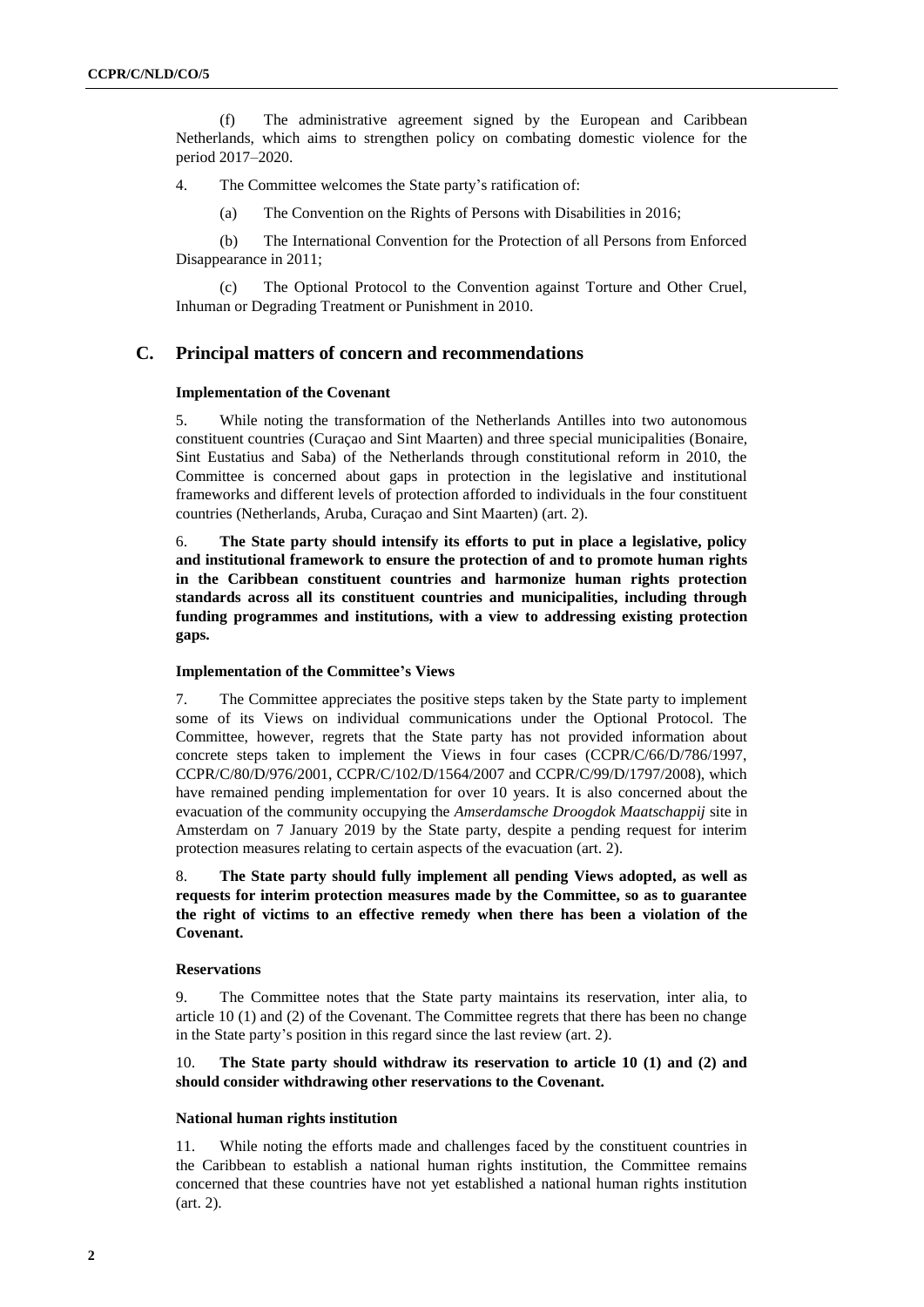12. **The State party should establish a national human rights institution in Aruba, Curaçao and Sint Maarten in accordance with the principles relating to the status of national institutions for the promotion and protection of human rights (the Paris Principles) as a matter of priority, including, inter alia, through considering the possibility of expanding the mandate of the existing institutions, such as the Ombudsperson, to protect and promote human rights. It should consider granting such new national human rights institutions the power to review individual complaints.**

#### **Anti-discrimination legislation**

13. The Committee is concerned that the anti-discrimination provisions of the Netherlands, including the Equal Treatment Act 1994, do not prohibit discrimination based on all grounds, including colour, language, social origin, property, birth or other status (arts. 2 and 26).

14. **The State party should review its anti-discrimination legislation, including the Equal Treatment Act of 1994, with a view to ensuring that its anti-discrimination legislation:**

(a) **Provides full and effective protection against discrimination on all the prohibited grounds under the Covenant in all spheres, including the private sphere, and prohibits direct, indirect and multiple discrimination;**

(b) **Provides for effective remedies in cases of violation, including effective complaints mechanisms in all the constituent countries.**

## **Racial discrimination, hate speech and hate crimes**

15. While acknowledging the clear denunciation of racial discrimination, hate speech and hate crimes by the Government of the European Netherlands, the Committee remains concerned at the persistent racist hate speech used against migrants, refugees, Muslims, Jews and other ethnic and religious minorities in the Netherlands by politicians and highlevel public officials, through social media and at public events, such as football matches. It is also concerned that hate speech has not only led to significant harm to the rights or reputations of persons and groups of persons subjected to it, but has also contributed to a growing climate of intolerance and to hate crimes. It is further concerned that persons belonging to ethnic minority groups continue to face discrimination in the labour market in the Netherlands. The Committee regrets the lack of information on the prosecution of hate crimes in recent years (arts. 2, 19, 20 and 26).

16. **The State party should strengthen its efforts, through both law enforcement and awareness-raising activities, to combat racial discrimination, hate speech and incitement to discrimination or violence on racial, ethnic or religious grounds, in accordance with articles 19 and 20 of the Covenant and the Committee's general comment No. 34 (2011) on the freedoms of opinion and expression. In particular, it should:** 

(a) **Intensify its efforts to prevent hate speech, particularly by politicians and high-level public officials;**

(b) **Develop an effective strategy, in cooperation with digital technology companies, to reduce online hate speech, and develop effective programmes for addressing manifestations of racial discrimination and hate speech at public events, including football matches;**

Investigate hate crimes thoroughly, prosecute suspected perpetrators **where appropriate and, if they are convicted, punish them and provide victims with adequate remedies;**

Provide adequate training to law enforcement officials, judges and **prosecutors on the promotion of racial, ethnic and religious diversity;**

(e) **Intensify its efforts to effectively implement the action plan against labour market discrimination (2018) and the national action programme to combat**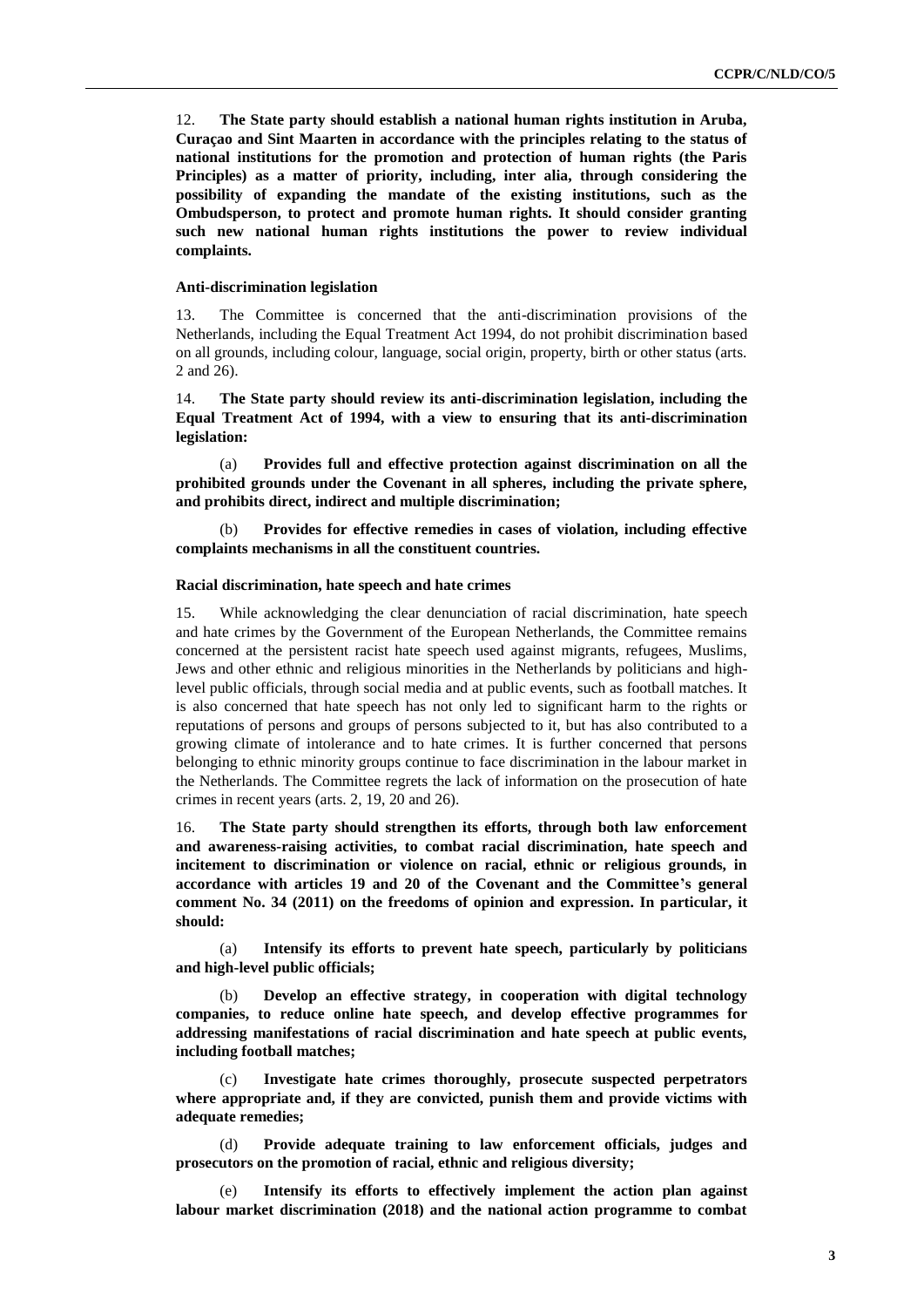**discrimination (2016), with a view to increasing the actual participation of target groups in the labour market;**

(f) **Continue its efforts to bring about the end or transform the nature of parades involving the character of "Black Pete";**

(g) **Collect disaggregated data relating to the investigation and prosecution of hate crimes.**

#### **Refugees and asylum seekers**

17. The Committee appreciates the continued efforts of the Netherlands to deal with asylum seekers, including a family reunification policy that allows family reunification for persons granted subsidiary protection and the provision of free legal aid to asylum seekers at all stages of the asylum procedure. The Committee is, however, concerned about reports of forced returns of asylum seekers, whose applications have been rejected, to Afghanistan, Bahrain and the Sudan, allegedly in breach of the principle of non-refoulement. It is also concerned by the substantial numbers of asylum cases and family reunification cases pending decisions. The Committee regrets the paucity of data relating to asylum seekers in the Netherlands (arts. 7, 9, 12, 13 and 14).

18. The Committee notes the challenges posed by the large influx of Venezuelan nationals seeking international protection in the Caribbean constituent countries in recent years. While noting that only Aruba among the three Caribbean constituent countries has acceded to the 1967 Protocol Relating to the Status of Refugees, the Committee is concerned about the limits of the legal framework governing asylum, which has resulted in shortcomings in dealing with asylum seekers. It is also concerned by the lack of clarity regarding the availability of legal protections against refoulement and at allegations that some Venezuelans seeking asylum in Curaçao were returned to the Bolivarian Republic of Venezuela. It is further concerned by the poor conditions of detention and reports of illtreatment and abuse in closed detention centres and police cells. The Committee regrets the absence of data relating to asylum seekers in the constituent countries (arts. 3, 7, 9, 12, 13 and 14).

## 19. **The State party should:**

(a) **Continue its efforts relating to the family reunification policy and the provision of free legal aid;**

(b) **Introduce legislation governing asylum in line with international human rights and refugee laws, establish or strengthen asylum procedures in the Caribbean constituent countries and consider the ratification of the 1951 Convention relating to the Status of Refugees and the 1967 Protocol Relating to the Status of Refugees by all constituent countries that have not done so already;**

(c) **Ensure that the principle of non-refoulement is secured in law and strictly adhered to in practice in all circumstances by all constituent countries;** 

(d) **Ensure that investigations are carried out into the cases of breach of the principle of non-refoulement;** 

(e) **Intensify its efforts to reduce the backlogs in the asylum application process and the family reunification process, including by strengthening the capacity of the immigration and naturalization services in all constituent countries;** 

(f) **Collect comprehensive data on asylum seekers throughout the State party.**

### **Children in migration**

20. The Committee is concerned about reports of a high number of unaccompanied minors who have gone missing from State-run asylum reception centres. It is also concerned about the conditions of undocumented migrant children living in family centres. While noting that the rejected asylum applications of 700 children have been re-examined under the "final regulation" (*afsluitingsregeling*) regarding the *kinderpardon*, the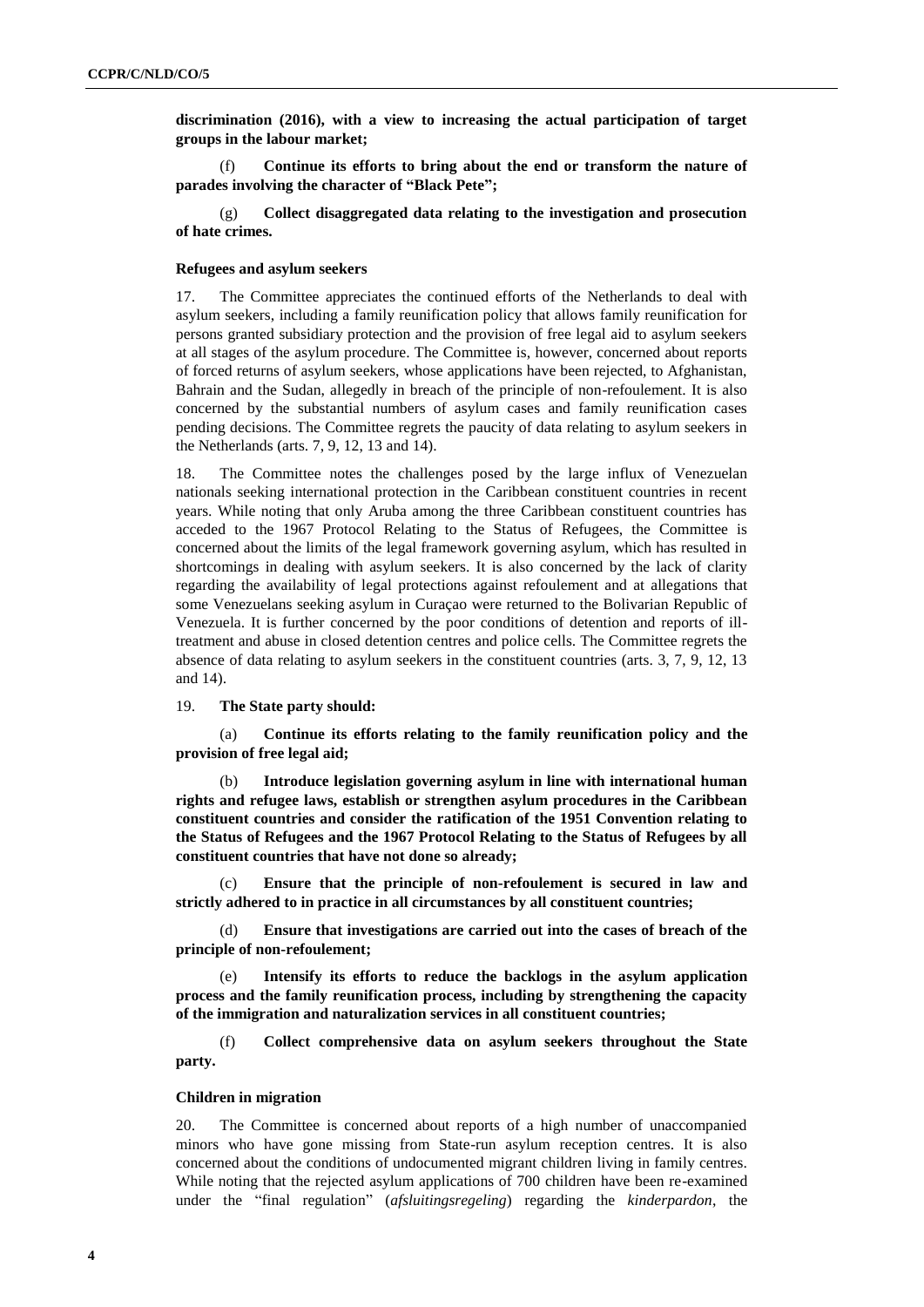Committee remains concerned by the number of children living in the Netherlands without a residence permit and the uncertainty about children whose application under the final regulation has been rejected (arts. 7, 9, 12, 13 and 24).

21. **The State party should:**

(a) **Intensify its efforts to investigate the phenomenon of missing unaccompanied minors, address its underlining causes and prevent future occurrences;**

Intensify its efforts to improve the living conditions in family centres, **with special attention to the needs of children, including through the full implementation of the recommendations made by the Central Agency for Reception of Asylum Seekers;**

(c) **Develop viable solutions for those children who have been living in the country without residence permits;**

Ensure that the principle of the best interests of the child is given **primary consideration in all decisions concerning asylum-seeking children, particularly unaccompanied minors.** 

#### **Statelessness**

22. The Committee is concerned by reports that the draft legislation establishing a statelessness determination procedure does not grant a residence permit to a person recognized as stateless and that the stateless determination procedure envisaged in the draft legislation, including the criteria for the acquisition of Dutch citizenship by children with stateless parents, is not in line with international standards (art. 24).

23. **The State party should review and amend the draft legislation with a view to ensuring that a person recognized as stateless is granted a residence permit so as to fully enjoy the rights enshrined in the Covenant and that the stateless determination procedure is fully in line with international standards, is aimed at reducing statelessness and considers the best interests of the child in cases involving children.**

## **Administrative detention of asylum seekers and migrants**

24. The Committee is concerned that the number of persons in immigration detention, including those in vulnerable situations, has significantly increased in recent years and that the duration of such detention is often prolonged and, at times, exceeds the maximum timeline laid down in the European Union so-called Return Directive on common standards and procedures in Member States for returning illegally staying third-country nationals. It is also concerned by the limited attention paid by the authorities to non-custodial alternative measures, including with regard to asylum seekers arriving at Schiphol International Airport, and the long delay in judicial reviews of immigration detention decisions. Furthermore, it is concerned by the shortcomings of the Repatriation and Detention of Aliens Act (Wet Terugkeer en Vreemdelingenbewaring), which does not prescribe a vulnerability assessment; allows isolation to be used as a disciplinary measure, including for children above the age of 12; and places all newly arriving migrants in a restrictive regime under which individuals may be locked in a cell for a maximum of 17 hours per day with limited rights to receive visitors and to outdoor activities (arts. 7, 9, 12, 13 and 14).

### 25. **The State party should:**

(a) **Ensure that immigration detention is used only as a measure of last resort and for as short a period as possible;**

(b) **Strictly limit the use of isolation or solitary confinement in immigration detention;**

(c) **Promote and apply non-custodial alternative measures in a systematic manner and strive to extend it to asylum seekers arriving at Schiphol International Airport;**

(d) **Facilitate prompt judicial review of immigration detention decisions;**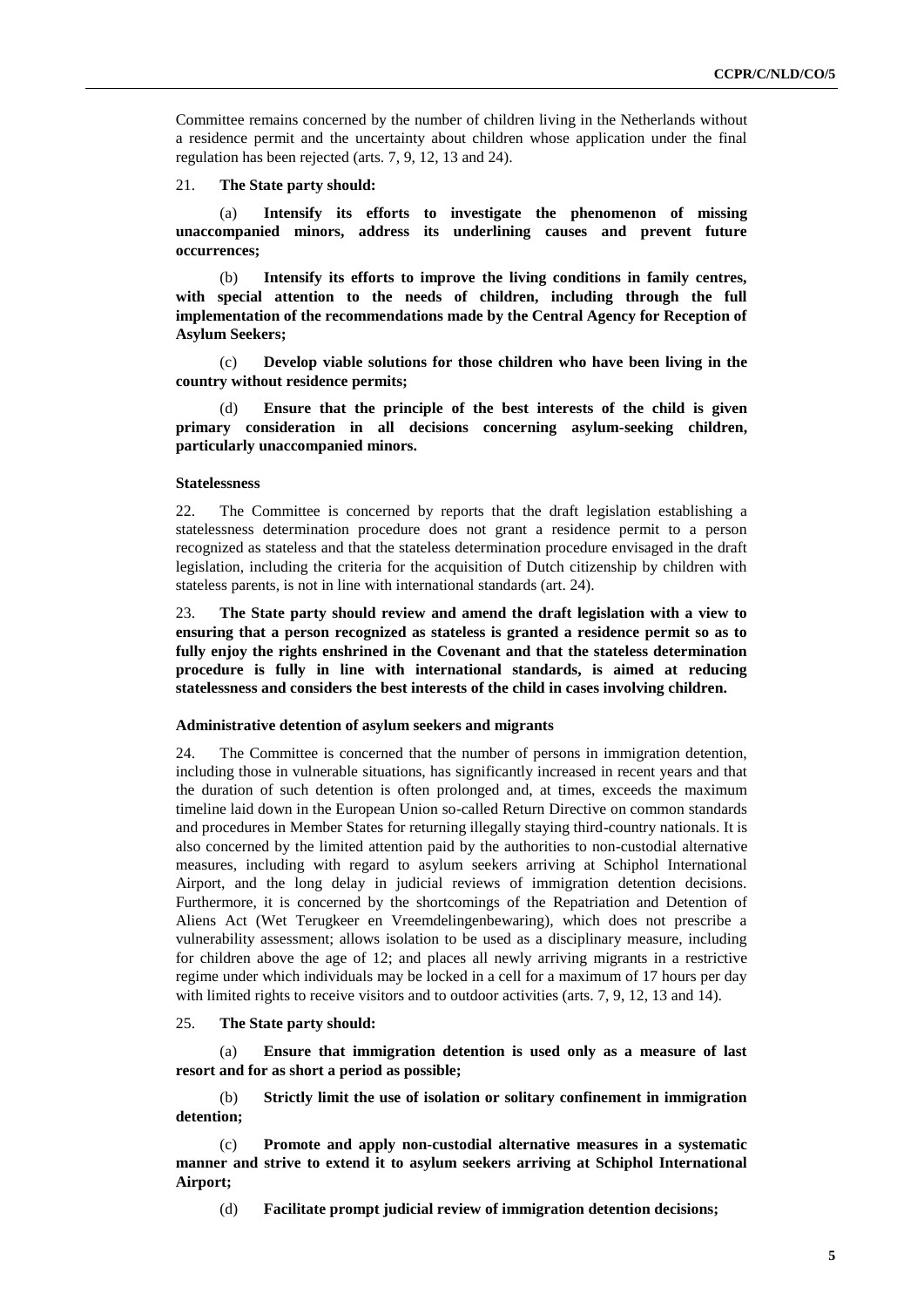(e) **Review the Repatriation and Detention of Aliens Act (***Wet Terugkeer en Vreemdelingenbewaring***) with a view to bringing it in line with international human rights law, including but not limited to a review of the treatment of children under the Act.**

#### **Elimination of slavery, servitude and trafficking in persons**

26. While noting the efforts made by the State party to curb trafficking in persons, the Committee remains concerned by the low level of reporting about such crimes, as well as the low rate of prosecutions and convictions. It is also concerned by the growing number of migrant workers, particularly from Poland and Hungary, who are coerced by employment agencies to work under exploitative conditions. As regards the Caribbean part of the Kingdom, the Committee is concerned that there are growing reports of human smuggling and trafficking; that victims of trafficking, especially women, have reportedly been subjected to inhumane and degrading treatment, including sexual violence; and that the response of the relevant authorities is not adequate and often fails to identify and protect victims or to prosecute perpetrators (arts. 3, 7, 8, 12 and 13).

## 27. **The State party should:**

(a) **Establish effective complaint procedures to allow migrant workers, including those in irregular situations and victims of trafficking, to file complaints without fear of reprisal or deportation;** 

(b) **Ensure that cases of trafficking and labour exploitation are thoroughly investigated, those responsible are prosecuted and, if found guilty, are sentenced appropriately, and victims are provided with full reparation and appropriate protection and assistance;**

(c) **Strengthen labour inspections in those sectors where most migrant workers are prevalent, particularly those from Poland and Hungary;**

(d) **Provide adequate training to judges, prosecutors, law enforcement officials, immigration officers and staff working in all reception facilities, including on procedures for identifying victims of human trafficking.**

#### **Termination of life (euthanasia, assisted suicide)**

28. The Committee notes that the Law on the Termination of Life on Request and Assisted Suicide provides for a number of substantive and procedural safeguards relating to the performance of euthanasia, including ex post facto review of the procedure followed by regional euthanasia committees. The Committee is concerned, however, at the limited ex ante review of decisions to terminate life, including the legal and ethical implications of such decisions (art. 6).

29. **The State party should strengthen the institutional safeguards to regulate euthanasia (assisted suicide) in accordance with the Committee's general comment No. 36 (2018) on the right to life, including by considering the introduction of an independent ethics committee to conduct ex ante reviews of medical decisions on requests for termination of life or assisted suicides.**

#### **Voluntary termination of pregnancy**

30. The Committee is concerned that the Criminal Code of Sint Maarten criminalizes the provision of abortion-related information or services. It regrets the lack of information on the legislation relating to abortion and the sexual and reproductive services and information in other constituent countries (arts. 3 and 6).

#### 31. **The State party should ensure that:**

(a) **The Criminal Code of Sint Maarten is revised, with a view to decriminalizing the provision of abortion-related information;** 

(b) **Abortion is legalized throughout the State party in cases in which the life and health of pregnant women or girls are at risk, the pregnancy was the result of**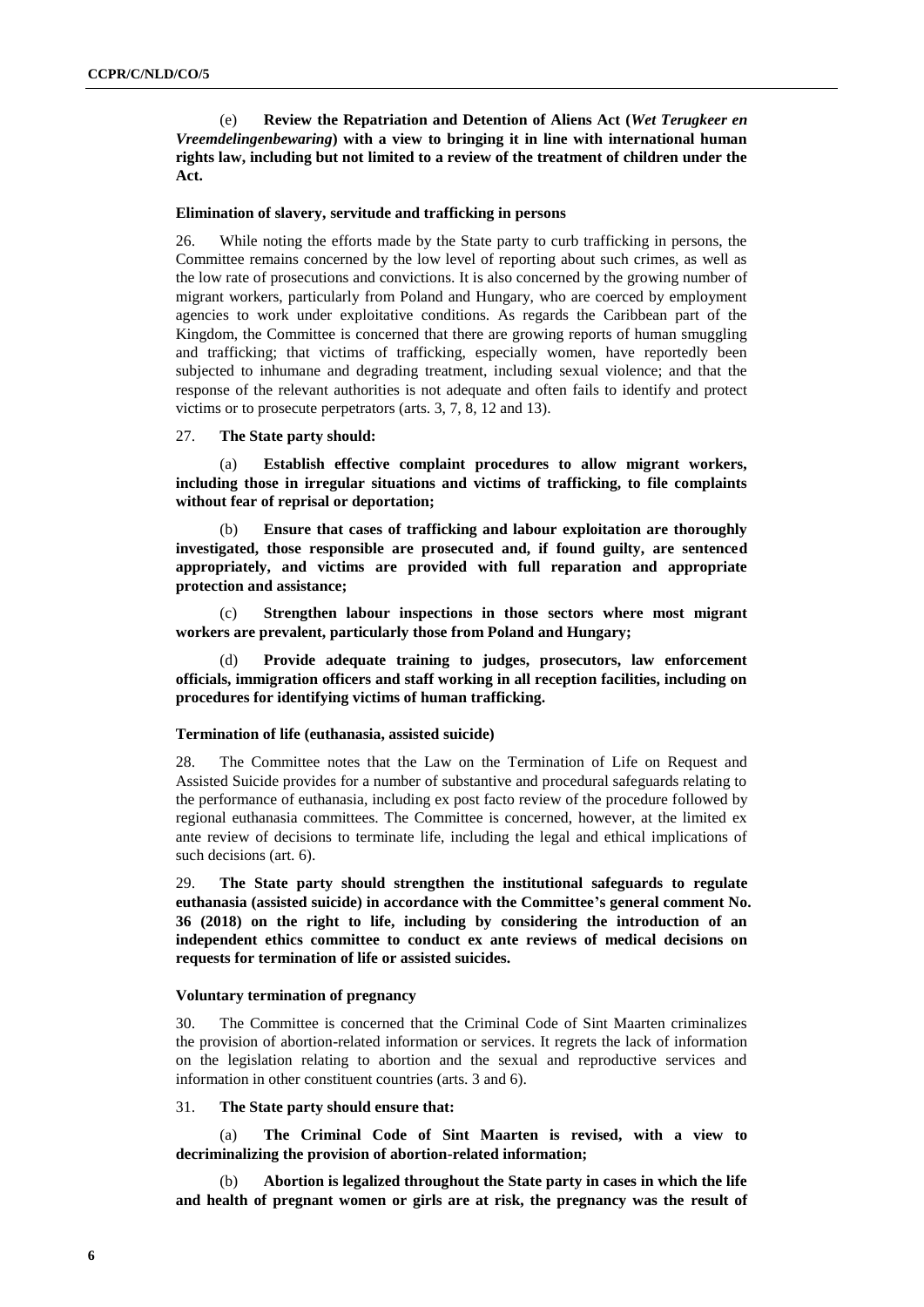**incest or rape, or is not viable and that any other regulation of abortion does not run contrary to the duty to ensure that women and girls do not have to undertake unsafe abortions;**

(c) **Adequate sexual and reproductive health-care services and information are accessible to all men, women and adolescents throughout the State party.**

#### **Violence against women, including domestic violence**

32. While noting the efforts made by the State party, including the ratification of the Council of Europe Convention on Preventing and Combating Violence against Women and Domestic Violence (the Istanbul Convention), the Committee remains concerned by the persistence of violence against women, including domestic violence, across the State party. It is also concerned about:

(a) The incompatibility of provisions on sexual violence in the Dutch Criminal Code, particularly those defining rape, with international human rights standards, including the Istanbul Convention;

(b) The different levels of protection and support for victims provided by different municipalities and different constituent countries, particularly for women in irregular migration situations, and at the lack of monitoring and coordination at the national level;

(c) The limited access of victims of domestic violence to free legal aid;

(d) The absence of comprehensive data collection relating to violence against women, including domestic violence (arts. 2, 3, 7 and 26).

33. **The State party should step up its efforts to combat violence against women, including domestic violence, in particular:**

(a) **Revise provisions on sexual violence and domestic violence, particularly those relating to the definition of rape and other sexual violence offences, in the criminal laws of all four constituent countries in line with international human rights standards, including the Istanbul Convention, and ensure that the harmonized legal standards are applied across the State party;**

(b) **Enhance the capacities of municipalities to provide adequate services and shelters and protection for victims, with special attention paid to women and children in vulnerable situations, and put in place an oversight mechanism for the services and protection provided by municipalities at the national level;**

(c) **Ensure that free legal aid is provided to all victims of domestic violence;**

(d) **Collect comprehensive data relating to cases of violence against women and domestic violence.**

#### **Gas extraction operations in Groningen**

34. While noting the commitment of the State party to phasing out gas extraction in Groningen by the end of 2022, the Committee remains concerned by the serious effects that gas extraction operations have had on the safety and well-being of inhabitants in the region as well as on their private lives in their homes (arts. 6, 17 and 23).

#### 35. **The State party should:**

(a) **Take the necessary measures to ensure the physical safety and mental well-being of people residing in the area of gas extraction in Groningen and the security and safety of their homes;** 

(b) **Provide adequate compensation to the victims and prevent future occurrences of damages related to gas extraction;** 

(c) **Ensure the meaningful participation of, and consultation with, inhabitants of Groningen in designing and implementing the phase-out plan.**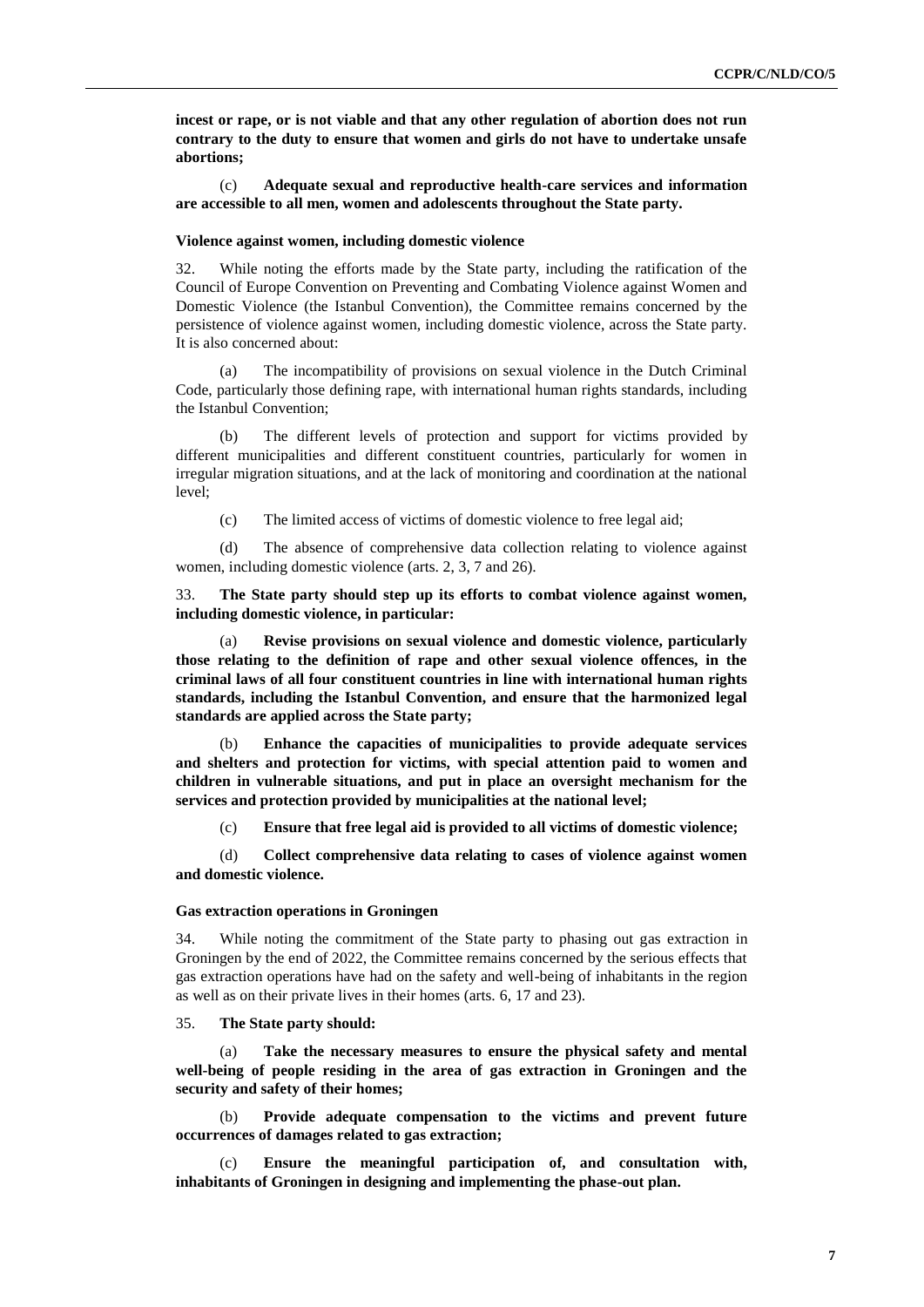#### **Use of force**

36. The Committee is concerned that the criteria and thresholds for the use of force provided in the new draft guidance on the use of force and firearms by law enforcement officials (*ambtsinstructie*) are not compliant with the international standards of necessity and proportionality and the requirements about when firearms may be used (arts. 6, 7 and 14). While noting that the State party intends to introduce electrical discharge weapons (tasers) into day-to-day policing in the Netherlands and that pilot testing was conducted in 2017–2018, the Committee is concerned that the official evaluation of the pilot testing indicates that the guidance and training provided to the participating officers on their use was not sufficient. (arts. 6, 7 and 14).

#### 37. **The State party should:**

(a) **Bring the draft guidance (***ambtsinstructie***) on the use of force and firearms by law enforcement officials in line with the Basic Principles on the Use of Force and Firearms by Law Enforcement Officials and other relevant standards;** 

Ensure that proper training of law enforcement officials on the use of **electrical discharge weapons in accordance with the standards on the use of force is conducted before they use such weapons.**

#### **Right to liberty and security of persons**

38. The Committee is concerned that the interests of the investigation provided for in section 62 (2) of the Dutch Criminal Procedure Code concerning the right of notification of custody is unduly vague and that the exceptions and safeguards are not clearly specified. It is also concerned about reports that the right of notification of custody of persons deprived of liberty, who are not subject to the regime of section 62 (2), is not always respected in practice. The Committee is also concerned about allegations of the lack of a clear rule on the role of lawyers during questioning, which may unduly hinder their assistance to their clients (art. 9).

39. **The State party should review the Dutch Criminal Procedure Code with a view to ensuring that provisions on the right of persons deprived of liberty of notification of custody are clearly defined in line with the Covenant, and ensure that this right is respected in practice. It should also provide clear guidance on the role of lawyers during interrogation, in line with the Covenant.**

### **Conditions of detention**

40. While welcoming the reopening of Alkmaar police station with improved conditions in 2018, the Committee remains concerned about the poor conditions of some detention facilities in the Caribbean constituent countries, including the Point Blanche and the Philipsburg police stations in St Maarten, the correctional institution in Aruba and Block 1 of the Centre for Correction and Detention in Curaçao. It is also concerned by reportedly frequent incidents of inter-prisoner violence. It is further concerned about the insufficient health-care services, including psychiatric services, provided in detention facilities as well as inadequate health care provided to drug-dependent inmates (arts. 7, and 9).

#### 41. **The State party should:**

Continue its efforts to improve detention conditions in prisons and police **stations, particularly in Aruba, Curaçao and Sint Maarten, to meet international human rights standards;**

(b) **Adopt preventive measures to reduce inter-prisoner violence, including by providing prison officers with training on appropriate and effective responses to inter-prisoner violence, improving prison management and strengthening the monitoring and protection of vulnerable prisoners;**

(c) **Ensure that inmates have access to an adequate level of health-care services, including psychiatric services, and that harm reduction programmes, including opioid substitution therapy and needle and syringe programmes, are available to drug-dependent inmates;**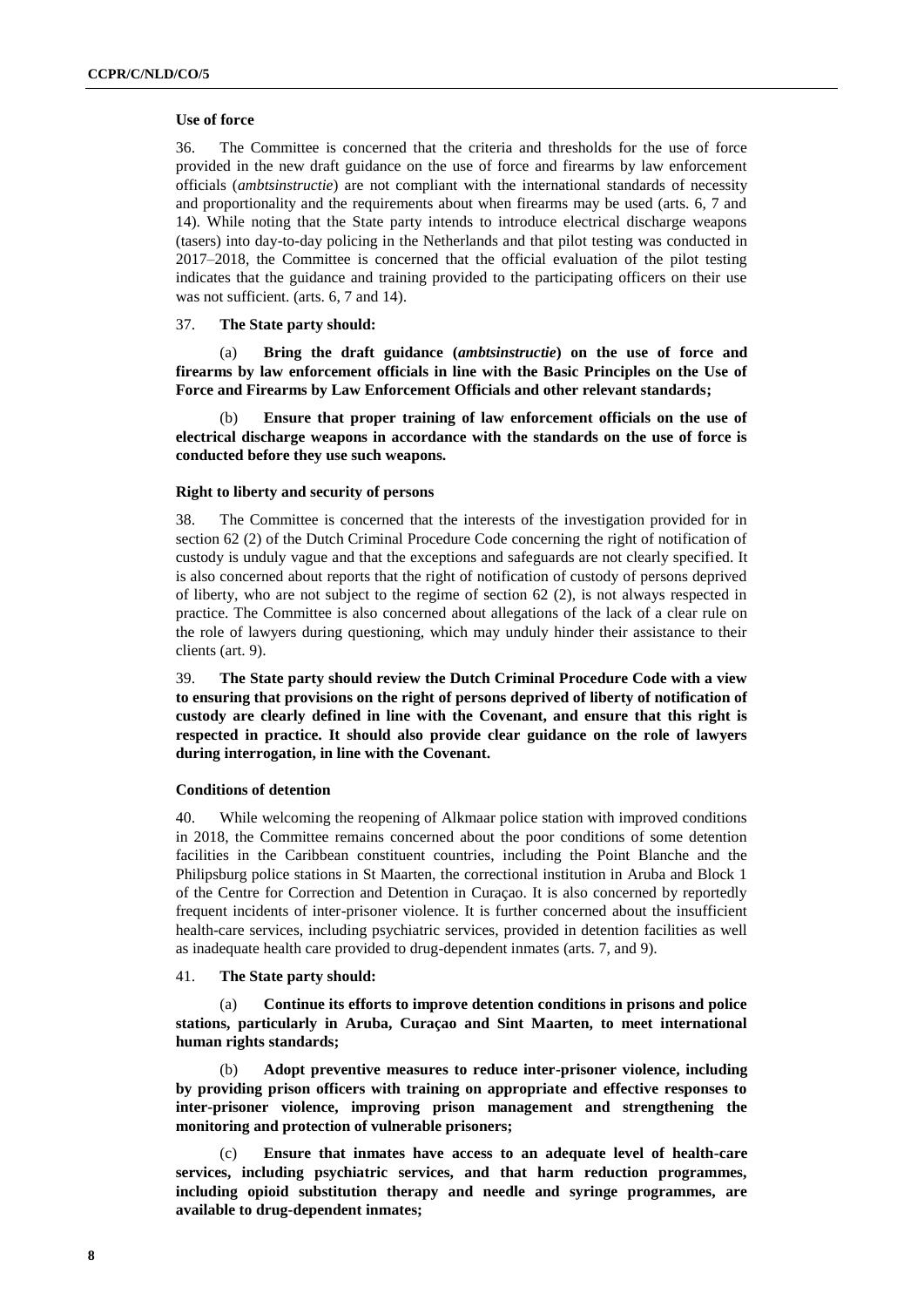(d) **Ensure that effective monitoring is carried out by national preventive mechanisms into the conditions and treatment in detention and that detainees have free access to those mechanisms to file complaints.**

#### **Psychiatric institutions**

42. The Committee notes that the State party has adopted the Compulsory Mental Health Care Bill and the Care and Compulsion Bill, which provide for the use of involuntary measures in residential and outpatient care settings. However, it is concerned by the practice of calling upon police officers, who are not adequately trained to deal with psychiatric patients, to deal with agitated patients in psychiatric institutions. It is also concerned about the right of such patients to access complaint procedures and appropriate remedies (arts. 7, and 9).

43. **The State party should strive to put an end to the practice of involving police officers to deal with agitated patients in psychiatric institutions and secure a sufficient number of staff specifically trained to deal with such situations. It should also ensure adequate legal safeguards and training for the use of involuntary measures in residential and outpatient care, as well as effective access to complaint procedures by psychiatric patients and regular monitoring of their conditions by an independent body.**

#### **Pretrial detention**

44. While noting the efforts made by the State party to reduce the use of pretrial detention, including the introduction of non-custodial alternative measures, the Committee remains concerned that the level of pretrial detention remains high; that the initial duration of pretrial detention, especially in police custody (for up to three days and 18 hours), is longer than prescribed in the Committee's general comment No. 35 (2014) on liberty and security of person (para. 33). It is further concerned about the proposed amendments to the Code of Criminal Procedure to extend the grounds for pretrial detention. Furthermore, the Committee is concerned by the insufficient reasoning provided in judicial decisions ordering pretrial detention (arts. 9, 14 and 15).

### 45. **The State party should:**

(a) **Ensure that pretrial detention is used as a measure of last resort and for the shortest possible time, in line with the provisions of the Covenant, and that it is reviewed on a regular basis;**

(b) **Promote non-custodial alternative measures and apply the measures in a systematic manner;**

(c) **Reduce the grounds for pretrial detention and revise the proposed amendments to the Code of Criminal Procedure accordingly;**

(d) **Strengthen the reasoning provided in judicial decisions ordering pretrial detention.**

#### **Access to justice and a fair trial**

46. While noting the efforts of the State party to reform the legal aid system, the Committee is concerned at the decrease in funding allocated in the legal aid sector during the reporting period and is concerned about the measures that the State party is contemplating, including a competitive tendering system for subsidized legal aid and an advisory body that can decide which cases qualify for subsidized legal aid and legal -aid packages (*rechtshulppakket*), which may have significant adverse effects on persons in a vulnerable position who are in most need. It is also concerned about the weak state of the structures in place to provide legal aid in Aruba, Curacao and Sint Maarten (arts. 2 and 14).

47. **The State party should review the ongoing reform measures in the legal aid system, with a view to ensuring that people, including the most vulnerable in all constituent countries, can benefit from the new system on an equal footing and to enhancing access to justice for all, including in the constituent countries.**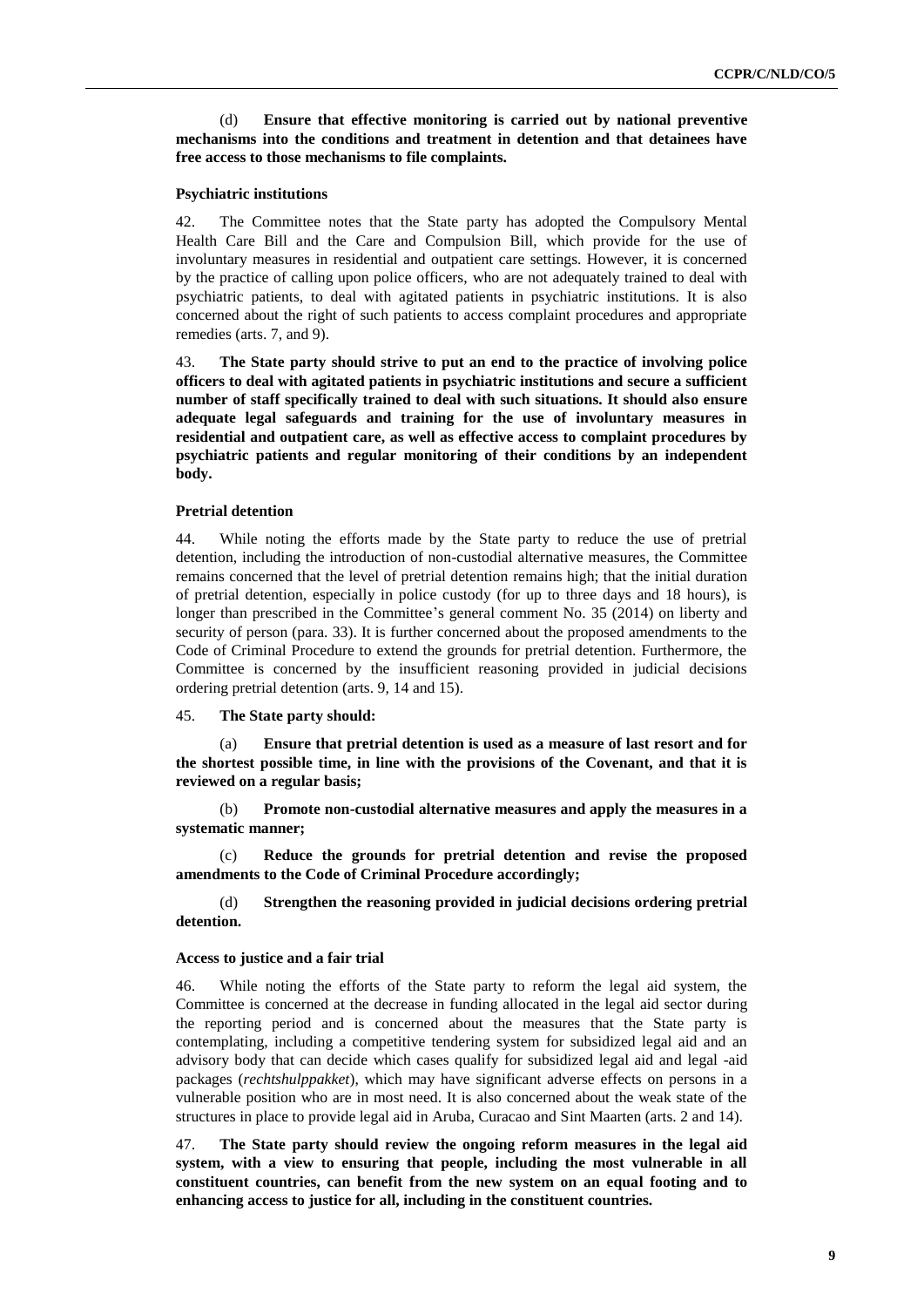#### **Racial discrimination in the administration of justice**

48. While recognizing the efforts by the State party to curb racial profiling in law enforcement, the Committee remains concerned about the disproportionate use of stop-andsearch powers by law enforcement officials targeting persons belonging to ethnic minority groups (racial profiling). It is particularly concerned about the use of a person's external appearance, including ethnicity, and of information and communications technology (ICT), such as mobile applications, which may further such practice if applied without precaution. It is also concerned by the absence of a mechanism to monitor the use of stop-and-search powers by law enforcement officials and the lack of record on the use of such powers. It is further concerned by the disproportionately high representation of persons belonging to ethnic minority groups, particularly persons of African descent, in the prison population in the Netherlands (arts. 2, 9, 14, 15 and 17).

### 49. **The State party should:**

(a) **Ensure that its legislation clearly prohibits racial profiling by the police and that Article 27 of the Code of Criminal Procedure and Section 3 of the Police Act as well as the rules on the lawful stopping of persons (***staandehouding***) are applied in accordance with the Covenant;**

(b) **Continue its efforts to provide all law enforcement personnel with effective training and sensitization in order to curb racial profiling, including the use of ICT in stop-and-search operations;** 

(c) **Set up a mechanism to monitor and collect data on the use of stop-andsearch powers by law enforcement officials;** 

(d) **Study and tackle the socioeconomic and other root causes of the overrepresentation of persons belonging to ethnic minority groups in the prison population;**

(e) **Continue to increase the proportion of law enforcement officials from an ethnic minority background.**

#### **Counter-terrorism measures**

50. The Committee is concerned about the amendments to the Dutch Nationality Act, which provide for the revocation, in absentia, of the Dutch nationality of dual nationals based on information that they have left the country to voluntarily join the military service of a foreign State or a terrorist organization, and the implications that this would have for their family members. It is particularly concerned about the barriers faced by affected persons who are outside the country to appeal such a decision, which is based on classified information to which they or their legal representatives have no access. It is further concerned by the bill on strengthening the criminal law approach to countering terrorism, which provides for detention without an indictment based on a reasonable suspicion for a maximum duration of 44 days (arts. 2, 3, 9, 10, 12, 13, 14, 15, 23 and 26).

51. **The State party should regularly review its counter-terrorism legislative measures, with a view to assessing their human rights impact and bringing those measures and judicial safeguards on their manner of application into line with international due process standards and the provisions of the Covenant, and ensure meaningful participation of civil society in the process. In particular, it should revise the Dutch Nationality Act with a view to ensuring effective safeguards against arbitrary loss of nationality and discriminatory effects as well as the effective exercise of the right to appeal.** 

## **Right to freedom to choose one's residence**

52. Despite the explanation provided by the delegation, the Committee is concerned that the 2016 amendment to the Urban Areas (Special Measures) Act, which allows Dutch municipalities to screen persons for antisocial or criminal behaviour and requires prospective residents to provide a certificate of good conduct, does not fully comply with articles 12 and 17 of the Covenant (arts. 12 and 17).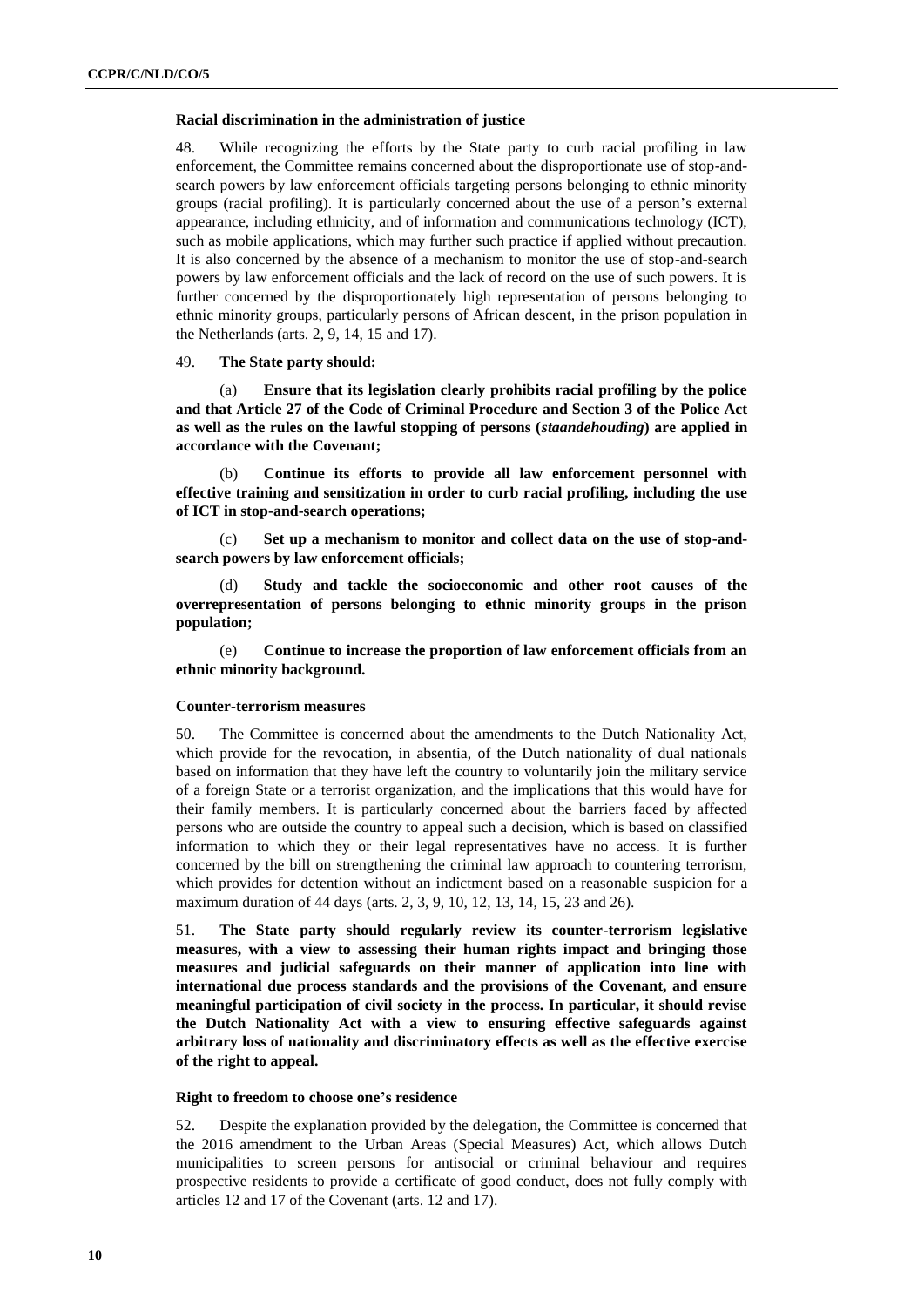53. **The State party should review the Act and its application with a view to ensuring their compliance with the Covenant and take effective measures to ensure that the right to freedom to choose one's residence and the privacy of prospective residents is fully respected.** 

## **Intelligence and Security Services Act**

54. The Committee is concerned about the Intelligence and Security Services Act 2017, which provides the intelligence and security services with sweeping surveillance and interception powers, including bulk data collection. It is particularly concerned that the Act does not provide for a clear definition of case-specific bulk data collection; clear grounds for extending retention periods for information collected; and adequate safeguards against bulk data hacking. It is also concerned by the limited practical possibilities for complaining, in the absence of a comprehensive notification regime, to the Review Committee on the Intelligence and Security Services (art. 17).

55. **The State party should review the Act with a view to bringing its definitions and the powers and limits on their exercise in line with the Covenant and strengthen the independence and effectiveness of the two new bodies established by the Act, the Evaluation Committee on the Use of Powers and the Review Committee on the Intelligence and Security Services.**

## **Market Regulation (Healthcare) Act**

56. The Committee is concerned that the Act to amend the Market Regulation (Healthcare) Act allows health insurance company medical consultants access to individual records in the electronic patient register without obtaining the prior, informed and specific consent of the insured and that such practices have been carried out by health insurance companies for many years (art. 17).

57. **The State party should require insurance companies to refrain from consulting individual medical records without the consent of the insured and ensure that the Act requires health insurance companies to obtain the prior and informed consent of the insured to consult their records in the electronic patient register and provide for an opt-out option for patients who oppose allowing access to their records.**

## **Ban on face-covering clothing**

58. Considering that the number of women wearing a niqab or burka is minimal in the State party and that various situations can exist in public places in which no interaction with an official is involved or required, the Committee is concerned by legislation that provides for a ban on face-covering clothing in public buildings and on public transport, which might restrict the right to freedom of religion beyond the level of necessity and proportionality. It is also concerned that the legislation, if enforced, may exacerbate the marginalization of Muslim women in the Netherlands (art. 2, 3 and 18).

## 59. **The State party should consider reviewing the legislation on face-covering clothing in light of the State party's obligations under the Covenant.**

### **Right to peaceful assembly**

60. The Committee is concerned that the provisions of the Public Assemblies Act, including the provision that allows mayors to end and prohibit an assembly in the absence of prior notification, are not consistent with the Covenant. It is also concerned about the increasing degree of police surveillance and the use of identity checks during peaceful demonstrations, which reportedly have a chilling effect on demonstrators (art. 21).

61. **The State party should review the Public Assemblies Act, with a view to removing the prohibition on demonstrations due to a lack of prior notification and to bringing the Act in line with article 21 of the Covenant and other relevant international standards. It should also provide local authorities and police officials with clear guidance on dealing with demonstrations so as to ensure a safe and enabling environment to exercise the right to peaceful assembly.**